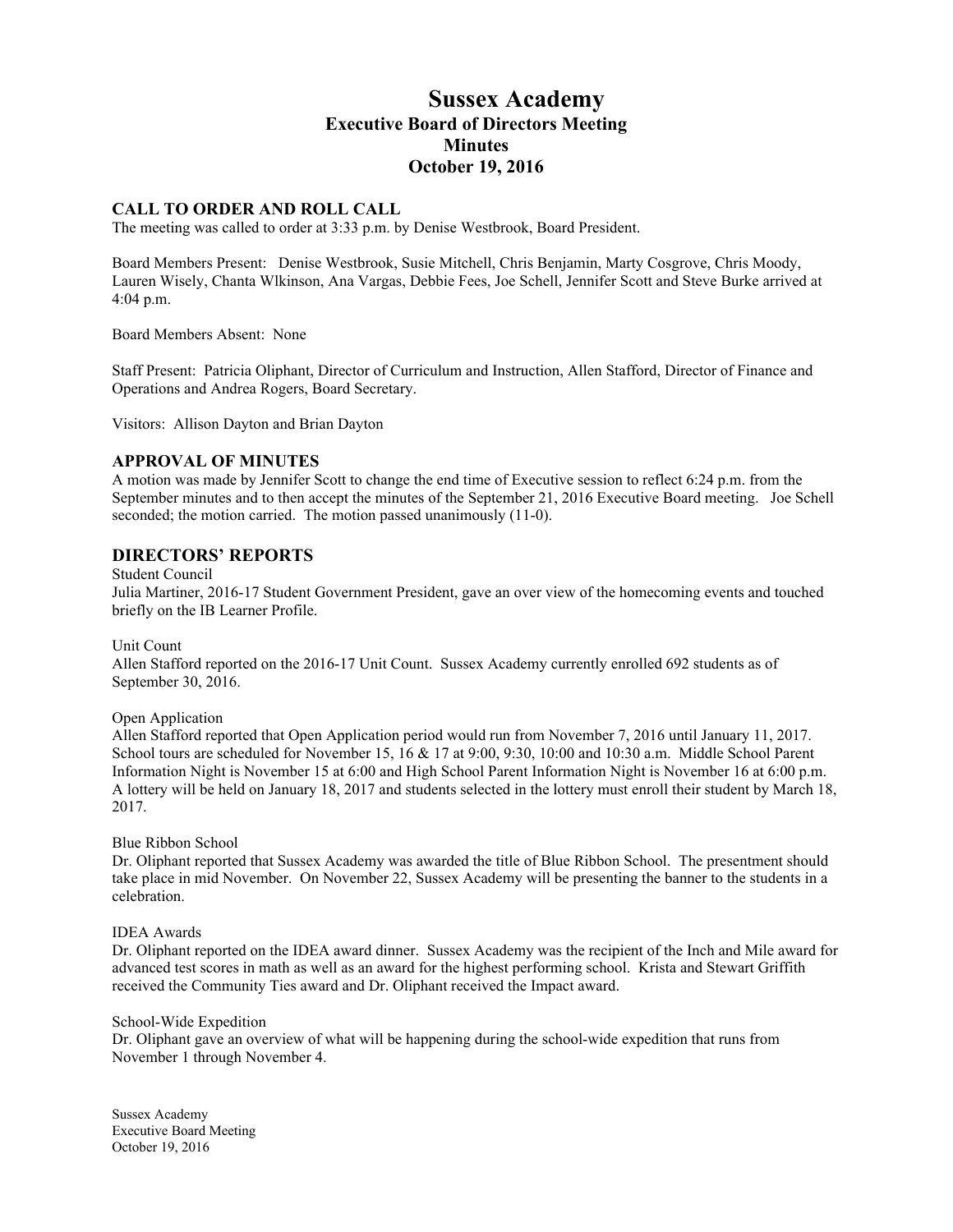# **MONTHLY BOARD FINANCIAL REPORT**

A motion was made by Joe Schell to approve the September 30, 2016 Financial Reports. Chris Benjamin seconded; the motion carried. The motion carried unanimously (12-0).

## **SUSSEX ACADEMY FOUNDATION UPDATE**

Joe Schell gave an update on the USDA loans and starting repayment of donor loans starting next year.

## **COMMITTEE REPORTS**

# **Executive**

No report was presented.

## **Finance**

No report was presented.

# **Recognition**

No report was presented.

### **Public Relations**

Written report was presented.

### **Building and Grounds**

Joe Schell reported on the completion of construction of Phase II.

### **Program Development**

No report was presented.

### **Athletics**

No report was presented. Marty Cosgrove reported that the first soccer game will be played under the lights on Friday, October 21 for the Homecoming game.

#### **Legislative**

No report was presented.

#### **Governance**

Susie Mitchell made a motion to approve Policy 502A, B (amended as noted), C, & D. Joe Schell seconded; the motion carried. The motion carried unanimously (12-0).

#### **OLD BUSINESS**

Denise Westbrook discussed the results of the DANA board excellence self-assessment.

#### **NEW BUSINESS**

Dr. Oliphant reported on the open positions that were posted for the receptionist and the aquatics director.

#### **PUBLIC COMMENTS**

Brian Dayton asked a question relative to security cameras in the school.

#### **EXECUTIVE SESSION**

A motion was made by Denise Westbrook to enter Executive Session at 4:54 p.m. to discuss a personnel issue. Jennifer Scott seconded; the motioned carried unanimously (12-0). A motion was made by Denise Westbrook to approve the personnel salary. Joe Schell seconded; the motion passed unanimously (12-0). A motion was made by Denise Westbrook to come out of Executive Session at 5:33 p.m. Susie Mitchell seconded; the motion passed unanimously (12-0).

Sussex Academy Executive Board Meeting October 19, 2016